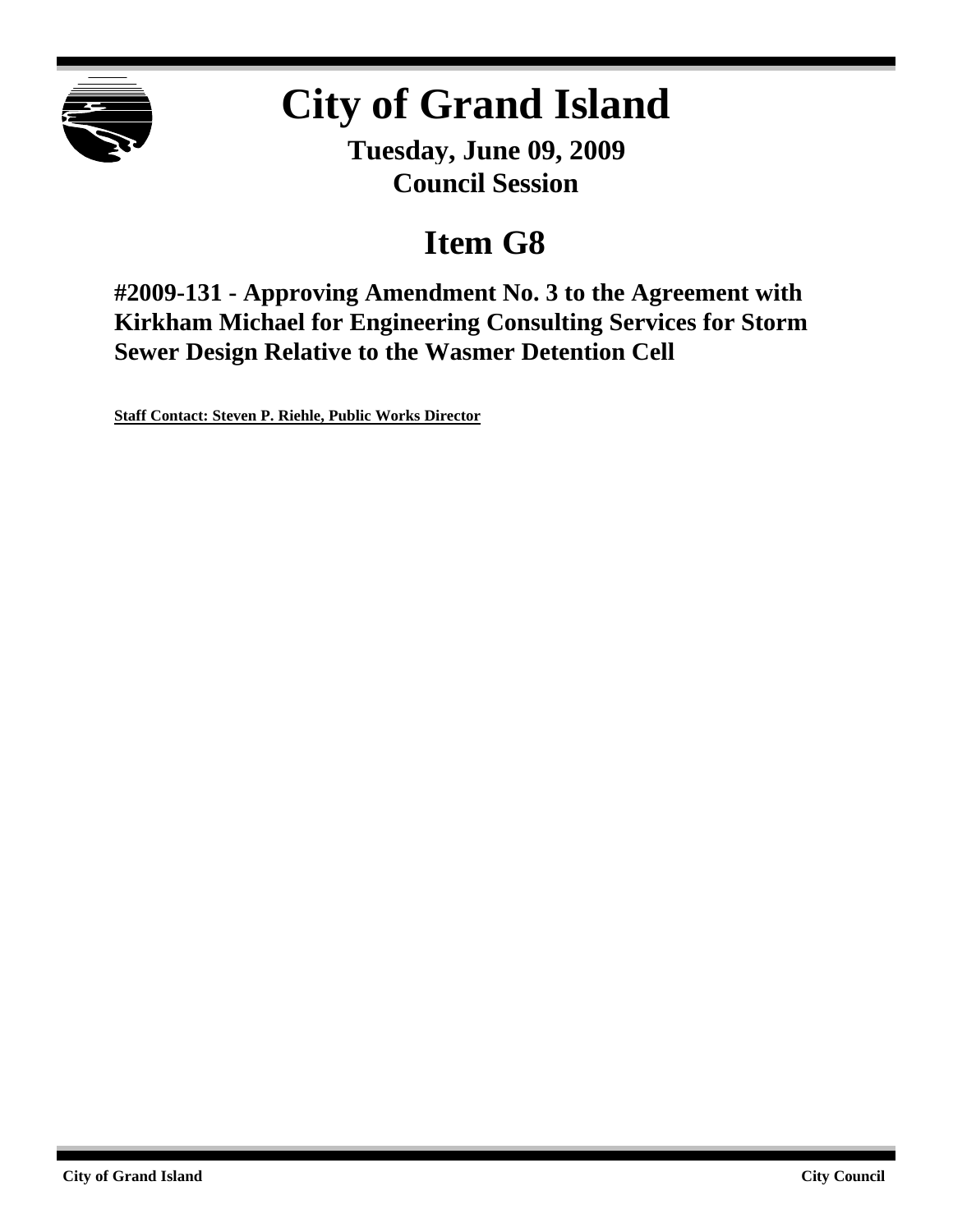## **Council Agenda Memo**

| <b>From:</b>    | Steven P. Riehle, Public Works Director                                                                                                                                   |  |  |
|-----------------|---------------------------------------------------------------------------------------------------------------------------------------------------------------------------|--|--|
| <b>Meeting:</b> | June 9, 2009                                                                                                                                                              |  |  |
| Subject:        | Approving Amendment No. 3 to the Agreement with<br>Kirkham Michael for Engineering Consulting Services<br>for Storm Sewer Design Relative to the Wasmer<br>Detention Cell |  |  |
| Item $\#$ 's:   | $G-8$                                                                                                                                                                     |  |  |
| $Presenter(s):$ | Steven P. Riehle, Public Works Director                                                                                                                                   |  |  |

### **Background**

Any amendments to an agreement must be approved by the city council. On July 25, 2006 the city council approved a resolution to enter into an agreement with Kirkham Michael for Engineering Consulting Services. The \$66,874.44 agreement provides for design of storm sewer from the Nebraska Department of Roads project to widen US HWY 30 to the Wasmer Detention Cell.

On January 9, 2007 City Council approved Amendment No. 1 for \$18,000.00 to the original agreement. Amendment No. 1 provided for additional survey and design work related to utility and drainage conflicts.

On April 14, 2009 City Council approved Amendment No. 2 for \$7,730.00 to the original agreement. Amendment No. 2 provided for grading permits, utility conflict details, updates to quantities and opinion of costs.

### **Discussion**

After Amendment No. 2 was approved and before work started under the amendment, Public Works Engineering Staff was notified that the Nebraska Department of Roads was going to require the project to go through their bid letting system.

No work was started on Amendment No. 2 so the work under the agreement is rolled into Amendment No. 3.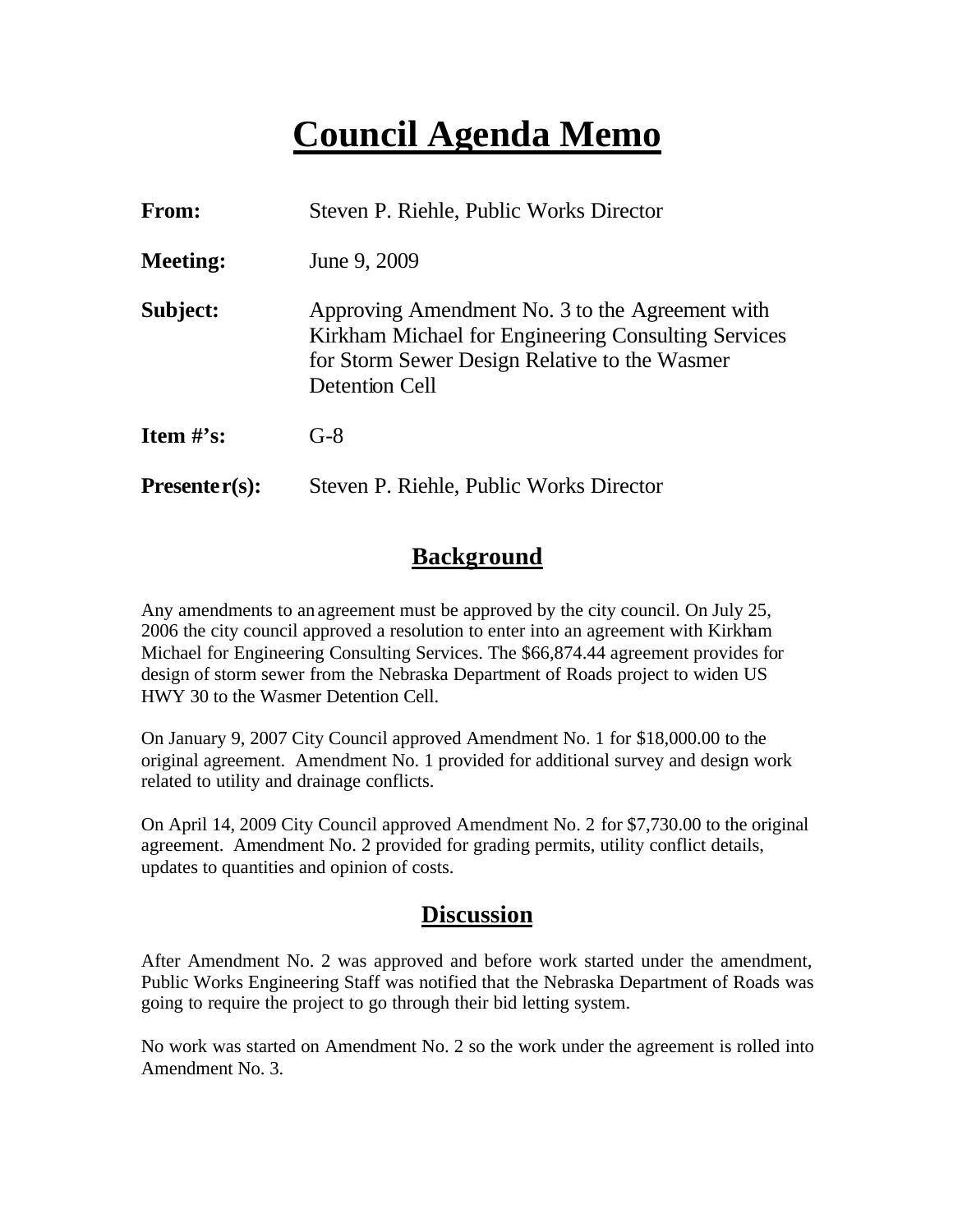Amendment No. 3 will provide for completion of the National Environmental Policy Act (NEPA) Determination Form, Categorical Exclusion Documentation Form, draft of City Standard Plans for inclusion into the plans as Special Plan Sheets and other design work for the project to be bid by the Nebraska Department of Roads. The total cost of Amendment No. 3 is \$36,467.21, for a revised contract total of \$121,341.65.

| Original Agreement                         | \$66,874.44    |
|--------------------------------------------|----------------|
| Amendment No. 1                            | \$18,000.00    |
| Amendment No. 2                            | \$7,730.00     |
| Work to be Performed Under Amendment No. 2 | $(\$7,730.00)$ |
| Amendment No. 3                            | \$36,467.21    |
| <b>Total Revised Agreement</b>             | \$121,341.65   |

## **Alternatives**

It appears that the Council has the following alternatives concerning the issue at hand. The Council may:

- 1. Move to approve Amendment No. 3 to the agreement.
- 2. Refer the issue to a Committee.
- 3. Postpone the issue to future date.
- 4. Take no action on the issue.

## **Recommendation**

Public Works Administration recommends that the Council approve the amendment to the agreement.

## **Sample Motion**

Move to approve the amendment.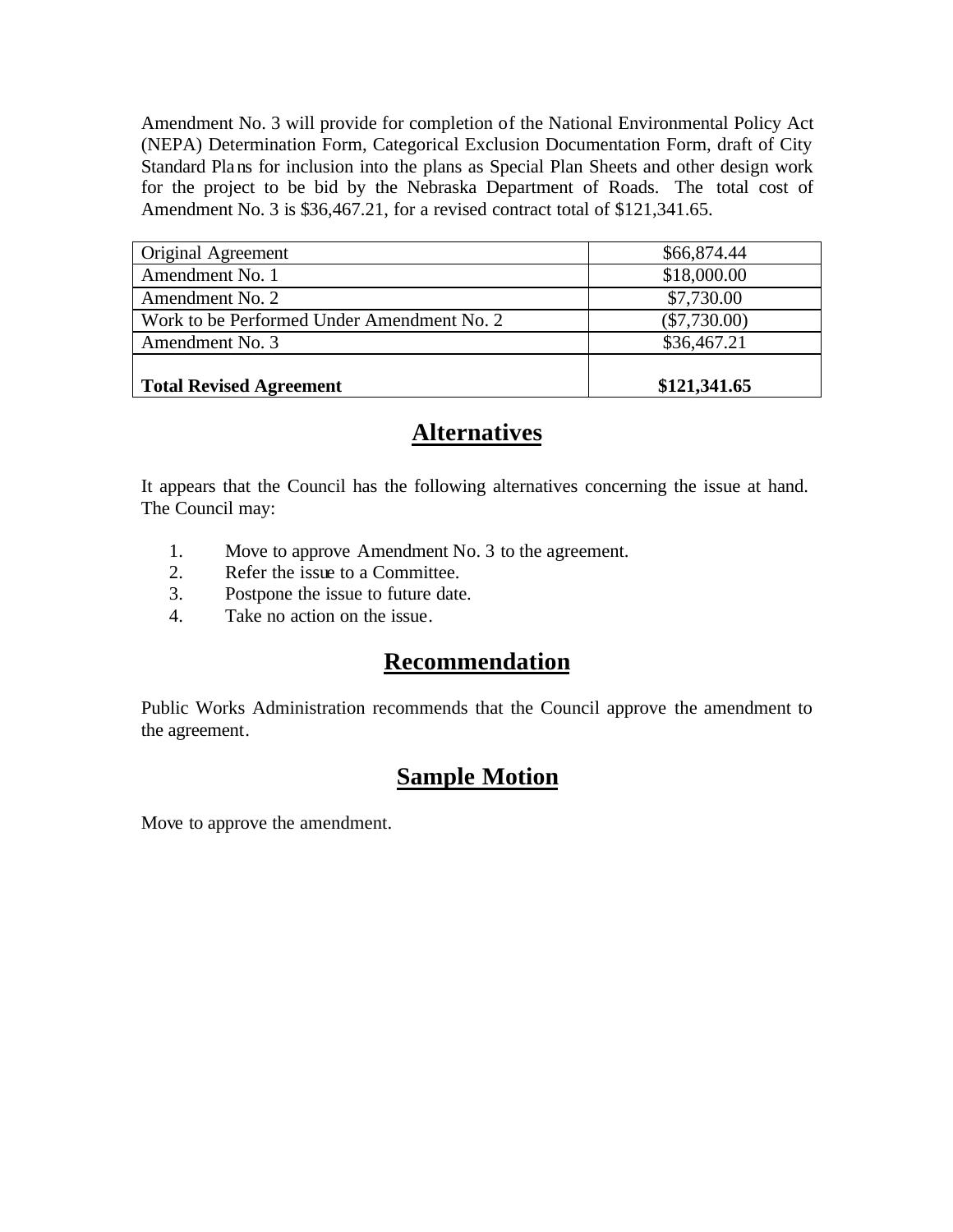#### **City of Grand Island, Nebraska Wasmer Drainage Design Storm Sewer Improvements Amendment No. 3**

#### **Description of Services**

The City of Grand Island (City) has requested Kirkham Michael (Consultant) to provide appropriate services for the completion of plans and construction documents suitable for delivery to the City for letting through the Nebraska Department of Roads (NDOR). The tasks identified in this amendment are required to complete the National Environmental Policy Act (NEPA) and Categorical Exclusion (CE) Process, Final Plans and Specifications for the subject project as required to assist the City who as the Local Public Agency (LPA) is responsible for meeting the requirements of applicable Federal and State laws and regulations that apply to the project and are necessary to let the project through the NDOR.

#### **Assumptions and Understandings**

The Consultant will provide the following tasks:

- 1. As per the LPA Guidelines Manual for Federal-Aid Project (Interim); the following documentation will be completed by the Consultant and submitted to the City for further handling:
	- NEPA Determination Form
	- Categorical Exclusion Documentation Form
- 2. The Consultant will draft City Standard Plates for inclusion into the plans as Special Plan Sheets.
- 3. City Standard Specifications will be identified by reference only for inclusion in the Special Provisions.
- 4. Preparation of the Storm Water Pollution Prevention Plan (SWPP), Notice of Intent (NOI), and the Notice of Termination (NOT) will be provided by the City.
- 5. The City will prepare all necessary applications and permits (i.e. 404, 401, NPDES).

#### **Summary of Tasks**

The following tasks are anticipated to complete the work identified in the Description of Services.

**1. NEPA Documentation** – This effort includes completing the necessary environmental forms as identified in the LPA Guidelines Manual for Federal-Aid Project (Interim). Documents include; NEPA Determination Form and Categorical Exclusion Documentation Form. Also included with this task is limited assistance to the LPA/NDOR with Resource Agency coordination. Agencies included in the coordination effort are; Federal Highway Administration (FHWA), United States Fish and Wildlife Service (USFWS), Nebraska Game and Parks Commission (NGPC), Nebraska Department of Environmental Quality (NDEQ), Nebraska State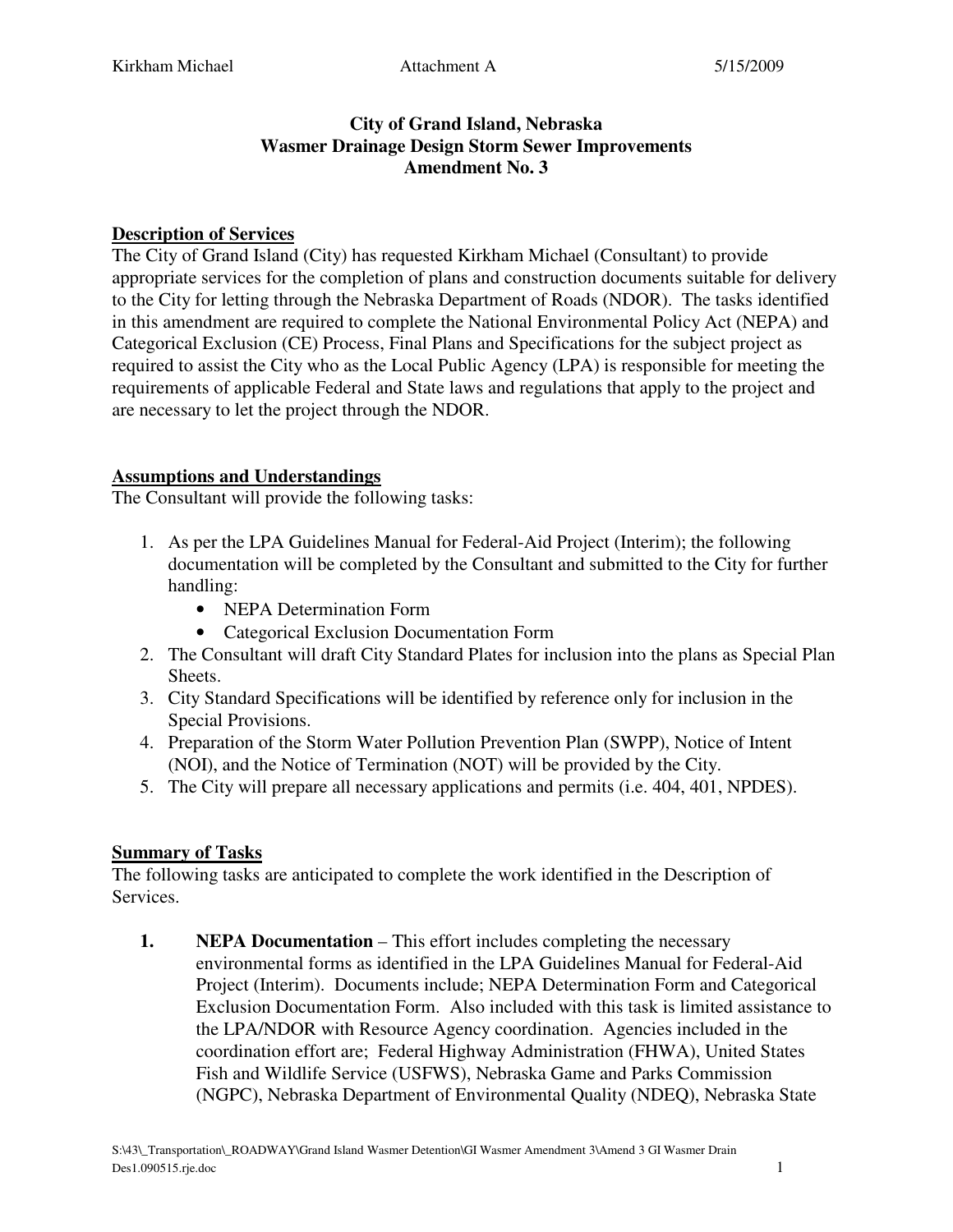Historical Preservation Office (SHPO), and the United States Army Corps of Engineers (USACE).

Kirkham Michael Estimated Task Effort 76 hrs

- **2. Plan Preparation, Quantity Forms, Standard Specifications** Included with effort are the following sub tasks:
	- i. Plan set assembly
	- ii. Build and Removal Notes (NDOR format and pay items)
	- iii. Special Plans includes applicable City Standard Plates (storm inlet, water main crossing, special junction/manhole, etc.)
	- iv. Identify NDOR Standard Plans
	- v. Review City Standard Specifications and covert to applicable NDOR Standard Specifications and or Special Provisions.
		- 1. JEO Water and Sanitary Sewer Special Provisions
		- 2. KM All other Special Provisions
			- a. Phasing
			- b. TV Inspection of newly installed storm sewer trunk
	- vi. NDOR "Length Sheet" (DR Form 215, May 04)
	- vii. NDOR "Grading Item Summary" (CC Form 59E, Apr 03/)
	- viii. NDOR "Summary of Quantities" (DR Form 355, Mar 08)
	- ix. NDOR Drainage Quantities "Horse blankets"
	- x. Submittals will be made in accordance with LPA Manual Guidelines
	- xi. Address City review comments and NDOR PS&E review comments Kirkham Michael Estimated Task Effort 18 hrs JEO Estimated Task Effort (See attached detailed description) 269 hrs
- **3. Project Management** This task includes activities to initiate and monitor project schedules, manpower assignments and internal cost controls throughout this phase of the project. Also included are efforts to prepare and process invoices and monthly progress reports; monitor subconsultant activities; and prepare project correspondence with the City, and NDOR. This project management task is based on an expected duration for final design of eight months.

Kirkham Michael Estimated Task Effort 26 hrs

**4. Quality Control** – Included with this task are technical reviews for NEPA documentation, coordination and review of Subconsultant work, specifications and contract documents.

Kirkham Michael Estimated Task Effort 30 hrs

#### **Schedule**

A schedule of approximately 8 months is anticipated to complete all required tasks necessary to take the project to a bid letting. This schedule is based upon timely reviews and comments from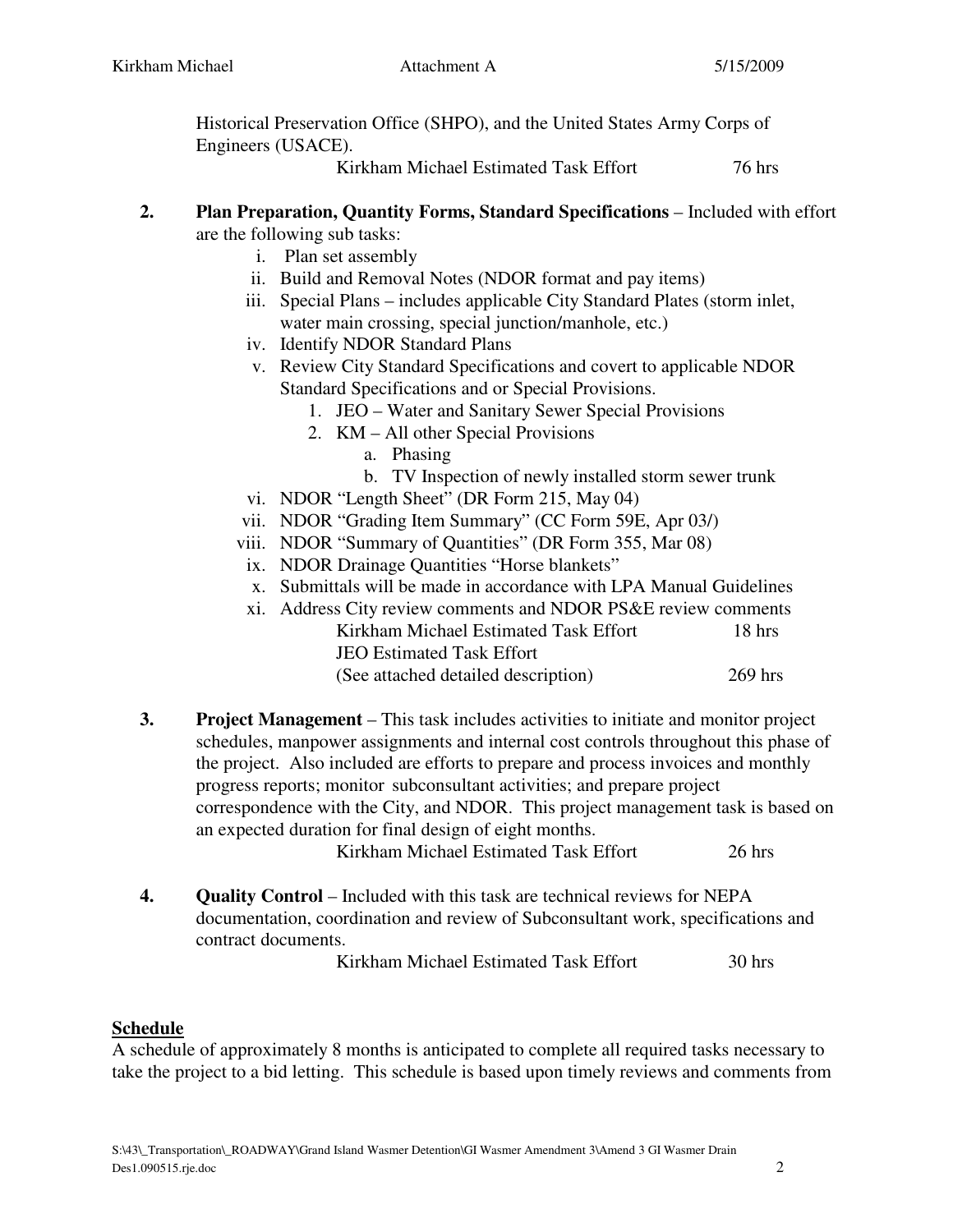the City, NDOR and other resource agencies. The schedule breakdown outlined below is based upon the LPA Guidelines Manual for Federal-Aid Project (Interim):

- 1. Three Months for NEPA Process, Submittal and Approval. Design updates, Project Plans and NDOR Specification Conversion.
- 2. Three Months PS&E Submittal and Approval
- 3. Two Months Project Advertising & Letting

#### **Deliverables**

Deliverables include the following items:

- 1. NEPA Documentation (NEPA Determination Form and Categorical Exclusion Documentation Form)
- 2. Two sets of ½-size (11x17) final plans signed and sealed (includes Special Plan Sheets)
- 3. Two sets of Special Provisions
- 4. Final Engineers estimate, including:
	- i. NDOR "Length Sheet" (DR Form 215, May 04)
	- ii. NDOR "Grading Item Summary" (CC Form 59E, Apr 03/)
	- iii. NDOR "Summary of Quantities" (DR Form 355, Mar 08)
	- iv. NDOR Drainage Quantities "Horse blankets"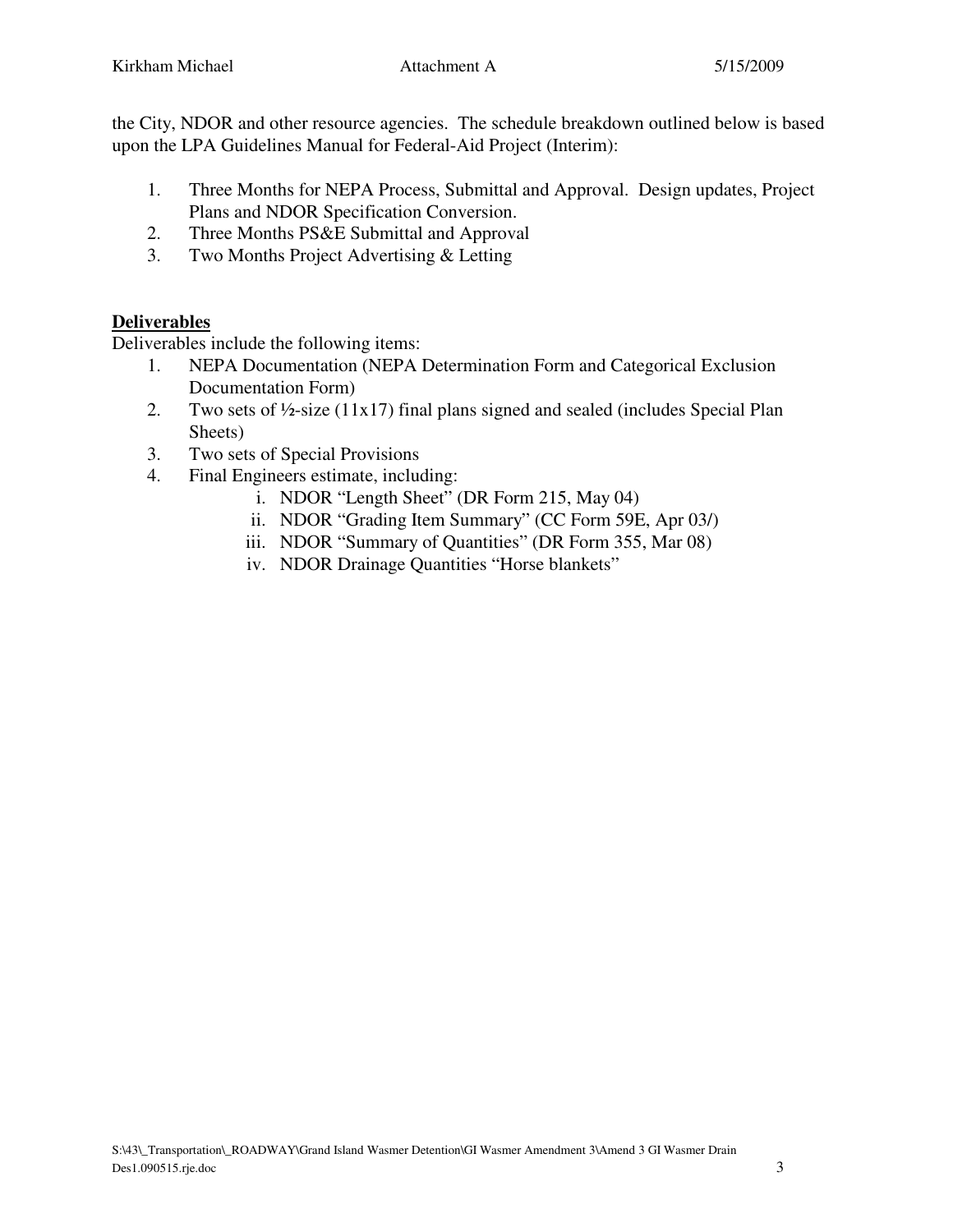Fee Breakdown

| Original Contract              |              |
|--------------------------------|--------------|
| Kirkham Michael                | \$38,450.44  |
| Subconsultant - JEO            | \$28,424.00  |
| <b>Original Contract Total</b> | \$66,874.44  |
| Amendment No. 1 Amount         |              |
| Kirkham Michael                | \$5,882.00   |
| Subconsultant - JEO            | \$12,118.00  |
| Amendment No. 1 Total          | \$18,000.00  |
| Amendment No. 2 Amount         |              |
| Kirkham Michael                | \$16,516.21  |
| Subconsultant - JEO            | \$19,951.00  |
| Amendment No. 2 Total          | \$36,467.21  |
| <b>Amended Contract Total</b>  | \$121,341.65 |